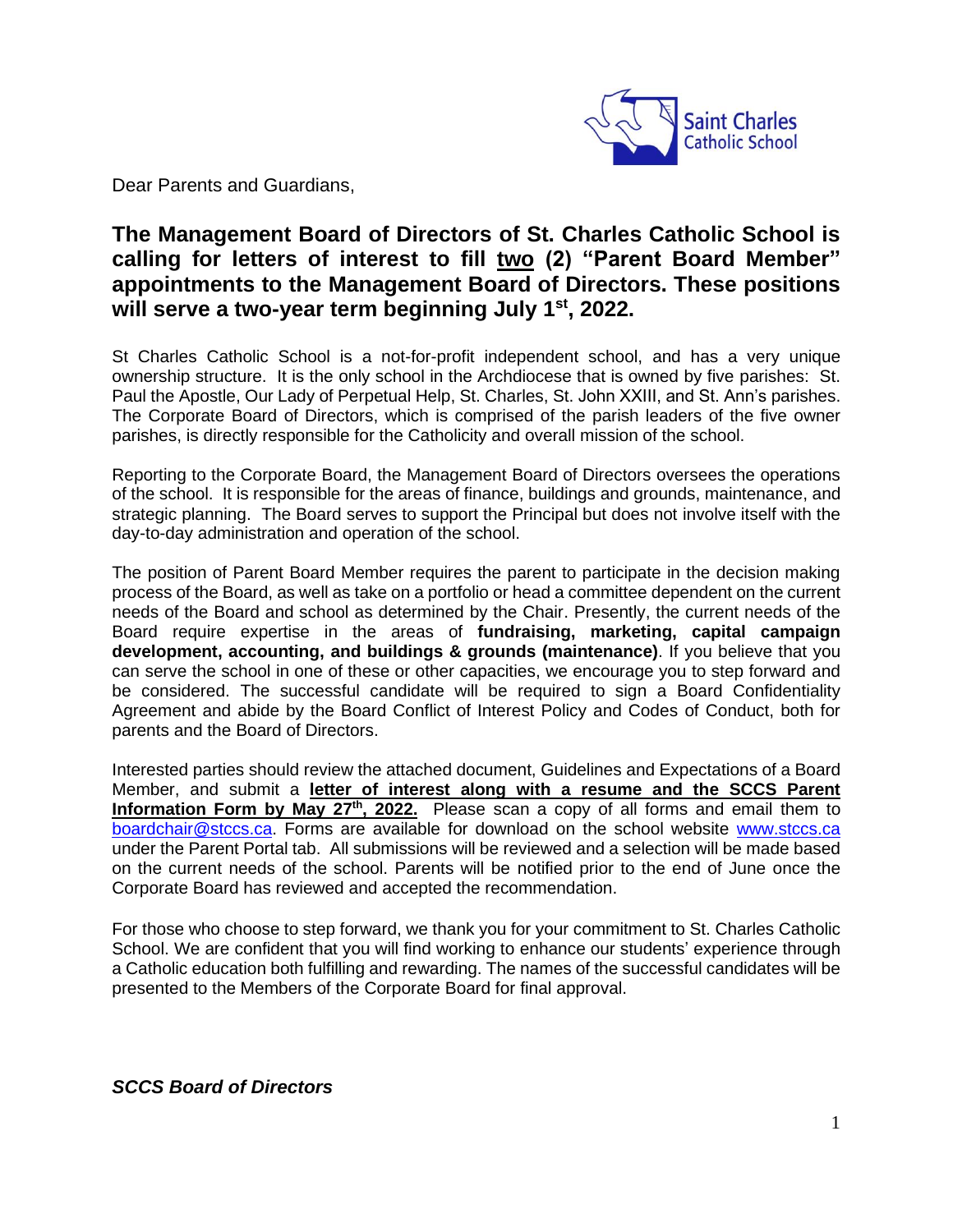## **Guidelines:**

As per St. Charles Catholic School By-laws: A Board vacancy of (4) **parents whose children are students of the School** as identified in **By-law section 5.01 (a)** where the board shall elect or appoint such other officers as the Board may determine in **section 6.01**.

- (a) Persons considered for the vacancy shall:
	- (i) Be a parent or legal guardian, in good standing, whose children are students of the School, and
	- (ii) Provide a current resume outlining areas of interest and qualifications, and
	- (iii) In keeping with Archdiocesan safe environments, agree to and obtain a current criminal and Child Abuse Registry check, and
	- (iv) The Board shall review resumes and conduct reference checks, and
	- (v) The Board reserves the right to decline a potential candidate where a concern is raised as to the ability of the candidate to fulfill the terms and expectations of the board member as follows:

## **Terms and Expectations of a Board Member:**

- (a) **Confidentiality**  Maintain confidentiality of all Board discussions including those relating to personnel matters, student information, legal matters and other information deemed sensitive by the Board. Penalty for breach of confidentiality will result in immediate dismissal from the Board. Board members are required to sign a Board Confidentiality agreement and Board Member Code of Conduct agreement.
- (b) **Attendance**  Attend monthly Board meetings 3 consecutively missed meetings or attendance of less than half of scheduled meetings, constitutes resignation of the position. **Parent Board Members are expected to attend all Parent Advisory Committee (PAC) meetings**. All Board Members are expected to attend school and community events in support of the Board of Governors when possible.
- (c) **Teamwork** Board members will work collaboratively for the betterment of the school and not for individual gain. All Board Members will support decisions made by the Board and conduct themselves in a positive and supportive manner. This may require Board Members to speak as a Board Member and not as an individual or parent in their discussions with other parents and community members. Failure to adhere to these expectations may result in removal from the Board
- (d) **Commitment**  All Board Members are required to work on a designated portfolio and/or a committee as appointed by the Chair in addition to monthly Board meetings. This committee work can require an additional 10-15 hours per month, but may vary throughout the year. Board members and their families receive no remuneration or special consideration for their services.